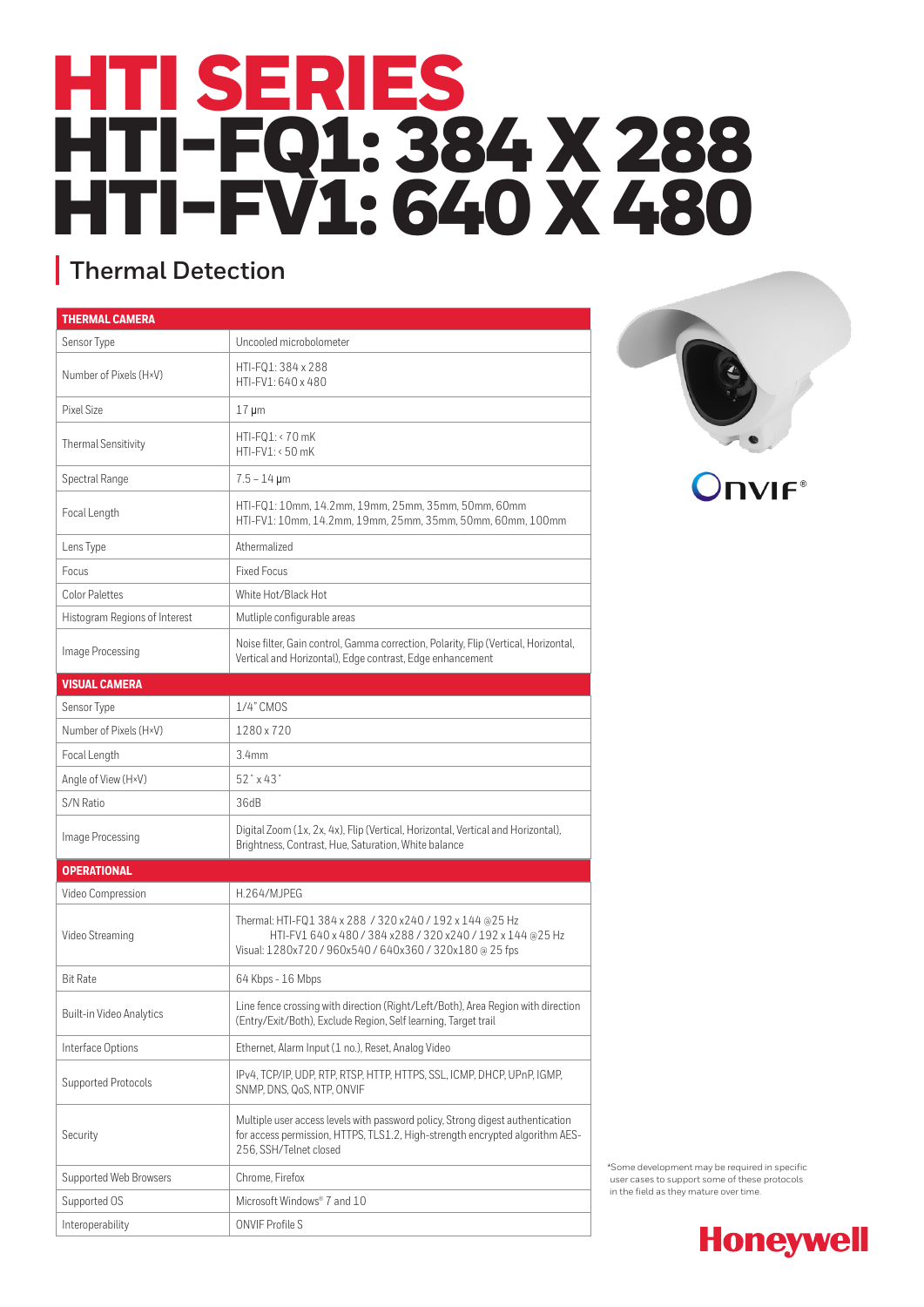| <b>ELECTRICAL</b>         |                                                                                                                                                                                    |
|---------------------------|------------------------------------------------------------------------------------------------------------------------------------------------------------------------------------|
| Power Source              | 12VDC (12-32VDC), PoE (802.3af)                                                                                                                                                    |
| Power Consumption         | 7W typical, 10W max                                                                                                                                                                |
| <b>MECHANICAL</b>         |                                                                                                                                                                                    |
| Dimensions WxDxH          | 170 x 255 x 190 mm<br>6.69 x 10.04 x 7.48 inch 170 x 255 x 190 mm<br>$6.69 \times 10.04 \times 7.48$ inch                                                                          |
| Product Weight            | 10~35mm: 2.2Kg, 50mm: 2.4Kg,<br>60mm: 2.6Kg, 100mm: 3Kg10~35mm: 2.2Kg, 50mm: 2.4Kg,<br>60mm: 2.6Kg, 100mm: 3Kg                                                                     |
| Package Weight            | 5Kg                                                                                                                                                                                |
| Sunsheild                 | Yes                                                                                                                                                                                |
| Body Material             | Metal (die casting aluminum with powder coating)                                                                                                                                   |
| <b>Construction Color</b> | RAL 9002 (Grey white)                                                                                                                                                              |
| <b>ENVIRONMENTAL</b>      |                                                                                                                                                                                    |
| Temperature               | Operating: -40°C to +55°C<br>Storage: -40°C to +71°COperating: -40°C to +55°C<br>Storage: -40°C to +71°C                                                                           |
| Relative Humidity         | Less than 95% non-condensing                                                                                                                                                       |
| Ingress Protection Rating | <b>IP66</b>                                                                                                                                                                        |
| <b>REGULATORY</b>         |                                                                                                                                                                                    |
| Emissions                 | FCC 47 CFR PART 15: 2017, SUBPART B, CLASS A<br>ICES-003:2016 ISSUE 6, CLASS A STANDARDSFCC 47CFR PART 15: 2017,<br>SUBPART B, CLASS A<br>ICES-003:2016 ISSUE 6, CLASS A STANDARDS |
| Conformity                | IEC TR 60721-4-4:2001+A1:03,<br>MIL-STD 810F:00 + Notice 1:00 + Notice 2:02 + Notice 3:03,<br>MIL-STD-810G:08, IEC 60529:89+A1:99+A2:13 (IP66), UL 50E                             |
| Safety                    | UL 60950-1 / CSA C22.2 No. 60950-1                                                                                                                                                 |

| <b>HONEYWELL DEVICE INTEGRATION</b> |                         |  |
|-------------------------------------|-------------------------|--|
| MAXPRO® NVR FAMILY                  | Version 6.7 and greater |  |
| MAXPRO® VMS FAMILY                  | Version 670 and greater |  |
| PROWATCH <sup>®</sup> NVR FAMILY    | Version 6.5 and greater |  |
| PROWATCH® VMS FAMILY                | Version 650 and greater |  |

| <b>MOUNTS AND ACCESSORIES</b> |                                                  |  |
|-------------------------------|--------------------------------------------------|--|
| HTI-WM1                       | Wall Mount bracket                               |  |
| HTI-PM1                       | Pole Mount bracket to be used along with HTI-WM1 |  |
| HTI-CABLE15                   | 15Mtr Cable with male RJ45 connector             |  |